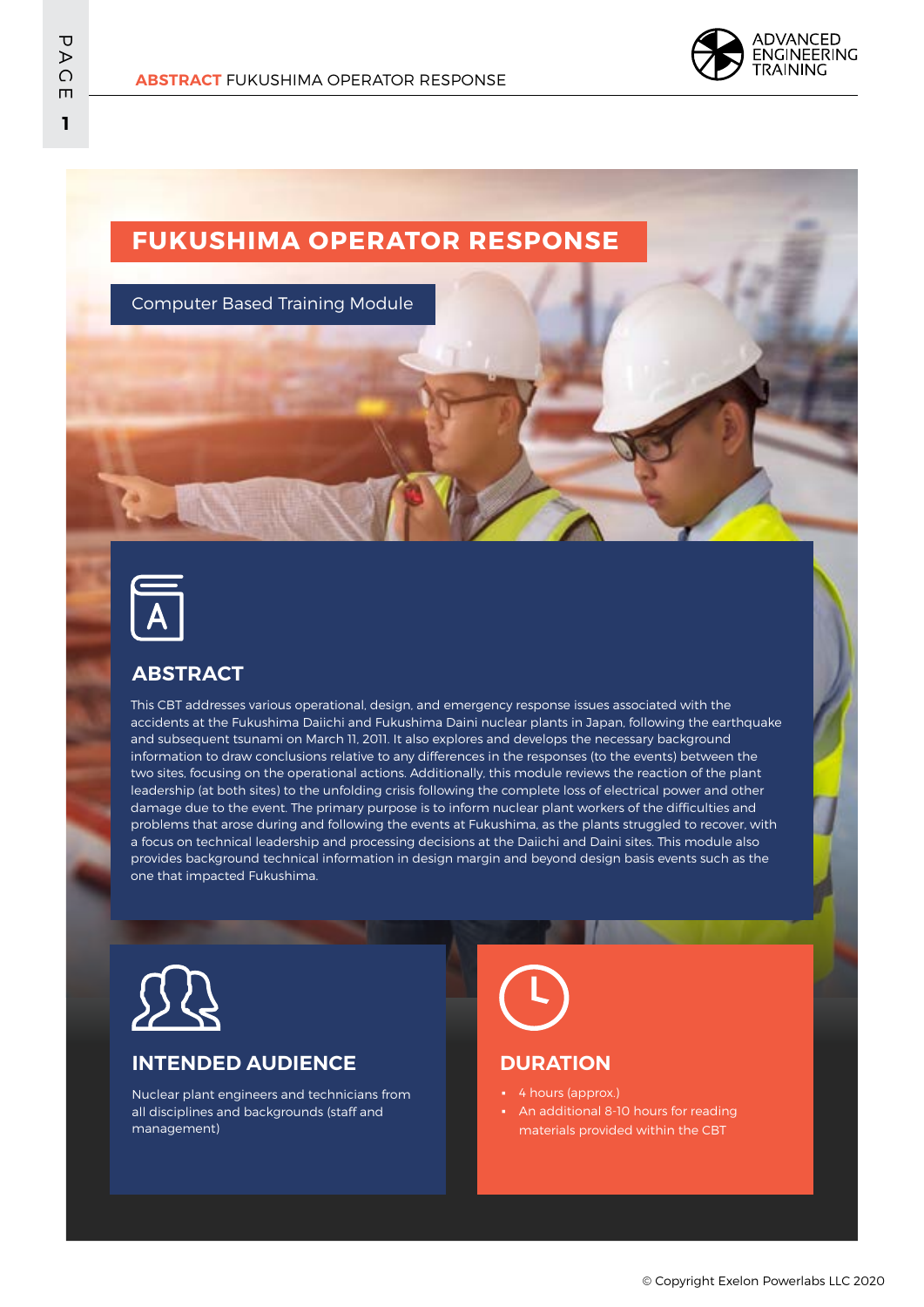

# **TERMINAL LEARNING OBJECTIVES**

- 1. Recall the chronological sequence of key events associated with the beyond-design-basis accidents (BDBA) at both Daiichi and Daini.
- 2. Recognize the process used to establish the design-basis requirements for earthquake and flooding at Daiichi.
- 3. Define beyond-design-basis events and the industry approach to mitigate their effects.
- 4. Recognize the progression and key thresholds of a beyond-design-basis event.
- 5. Summarize the long-term consequences of a nuclear accident resulting from a beyonddesign-basis event.
- 6. Identify the differences between operating, design, and analytical design margins.
- 7. Describe two approaches to determining the ultimate design capability margins.
- 8. Understand the relationship between a beyond-design-basis event and margin (in the safety analysis).
- 9. Contrast the design/design basis differences at Daiichi and Daini.
- 10. Understand the system failures at Daiichi that led to the extensive damage of the reactors.
- 11. Assess leadership and team behaviors that can either breakdown or promote team effectiveness.
- 12. Describe why team effectiveness at Daini was different than that at Daiichi.
- 13. Explain a significant strategy for the successful outcome at Daini.
- 14. Explain how engineers and leaders at Fukushima made strategic decisions by using their technical competence under extreme conditions.
- 15. Analyze the effectiveness of innovations used to solve design problems at Daiichi and Daini.
- 16. Define the elements of a Safety Conscious Work Environment (SCWE) including definition, process, and disposition of safety concerns raised by employees.
- 17. Illustrate the key technical conscience principles, and how these principles can be impacted during beyond-design-basis events.
- 18. Understand the cultural differences between engineering ethics in the US and Japan.
- 19. Relate leadership behaviors lessons learned from Daiichi and Daini that apply to other case studies.
- 20. Recognize the challenges involved in the decommissioning of Daiichi and Daini.
- 21. Identify the political and regulatory impact of the accident on the US nuclear power industry and the nuclear industry as a whole.